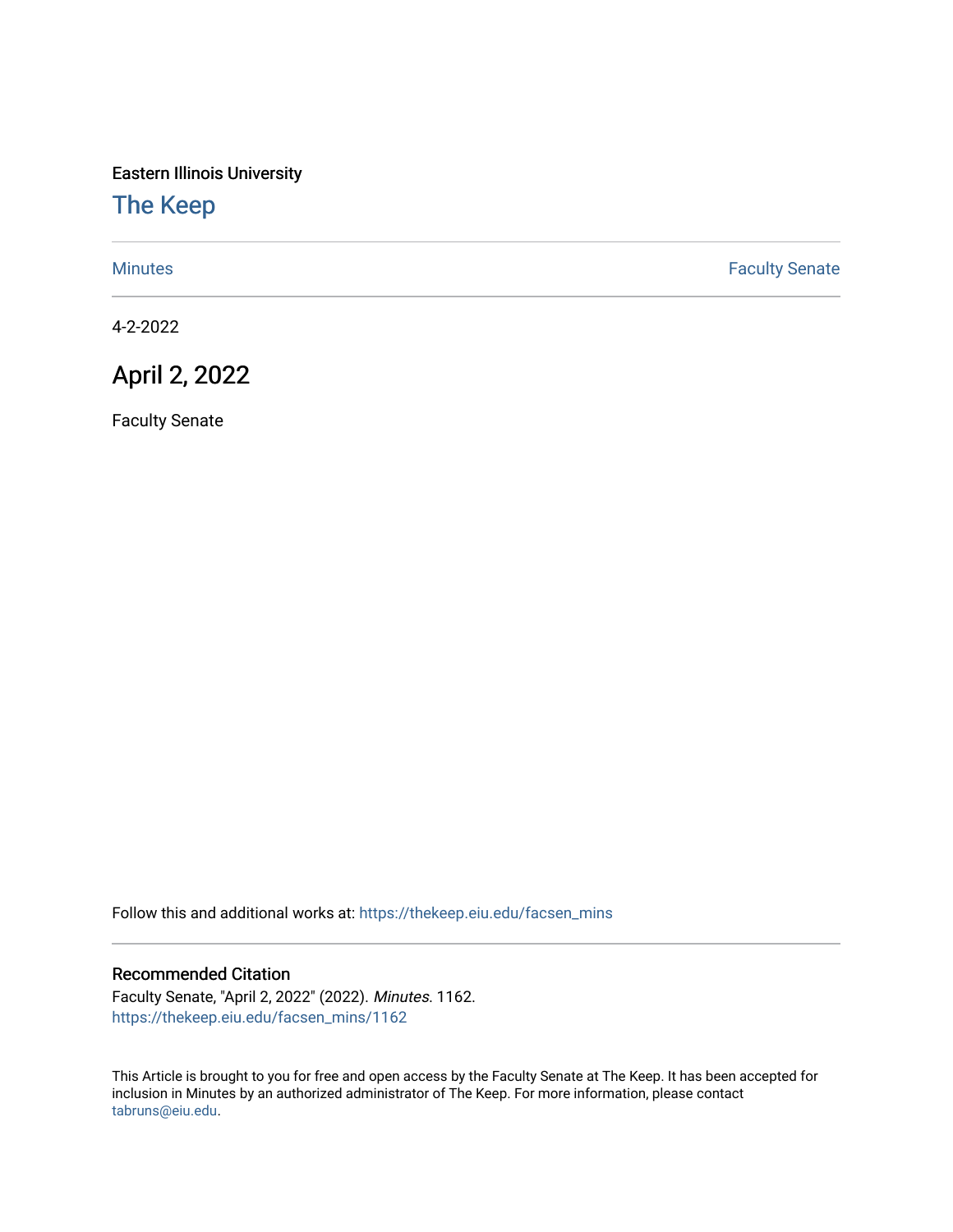Agenda and Minutes Faculty Senate 2021-2022 April 5, 2022

Members Present: Teshome Abebe, Todd Bruns, Stephen Kozlowski, Nichole Mulvey, Alicia Neal, Jeanne Okrasinski, Will Porter, Steve Scher, Grant Sterling, Jeff Stowell, Larry White

Guests Present: Student Senate Representative Faith Nuss, Provost Jay Gatrell, Director of Athletics Tom Michael, EIU Think Tank Representative Michael Dobbs

- I. Approval of minutes from 03/22
	- a. Motion Senator Stowell, Second Senator Scher; motion passed with Senators Okrasinski, Neal, and Mulvey abstaining
- II. Committee reports
	- a. Exec (Bruns/Stowell/Mulvey)
		- i. Senator Bruns attended the recent CUPB meeting with no major changes reported, EIU is working to move back to concerts and other live entertainment soon
		- ii. The Board of Trustees meeting will be held on April 22 $^{nd}$  and include a tour of the simulation lab in the School of Nursing; Faculty Senate is invited to attend the tour as well to learn about the facilities and meet members of the Board of Trustees
		- iii. There has been generally favorable feedback on the new mask policy and as of last week, only a .6% positivity rate on campus. There are no plans for the fall, as EIU has to wait on guidance from IDPH.
		- iv. Several faculty and staff searches are in progress, including Vice President for Business Affairs, Director of the Union, Senior DEI Officer, and Labor Relations
		- v. Construction progress includes plans to have MacAfee completed by the end of the spring semester and the current phase of the Life Sciences Building done by the fall; the new science building is still in planning but is progressing.
		- vi. Plans for additional student mental health days in future semesters are being discussed.
		- vii. Three new police officers were recently hired on campus.
	- b. Elections & Nominations (Stowell)
		- i. There is currently a call out for appointed committees and nominations are due Monday, April 11<sup>th</sup> at 5:00 p.m.
		- ii. It was noted in both elected and appointed committees that College of Business and College of Health and Human Services both have several vacancies over the last few years. Senator Bruns considered strategies for increasing participation for these colleges and this will be a goal for next year.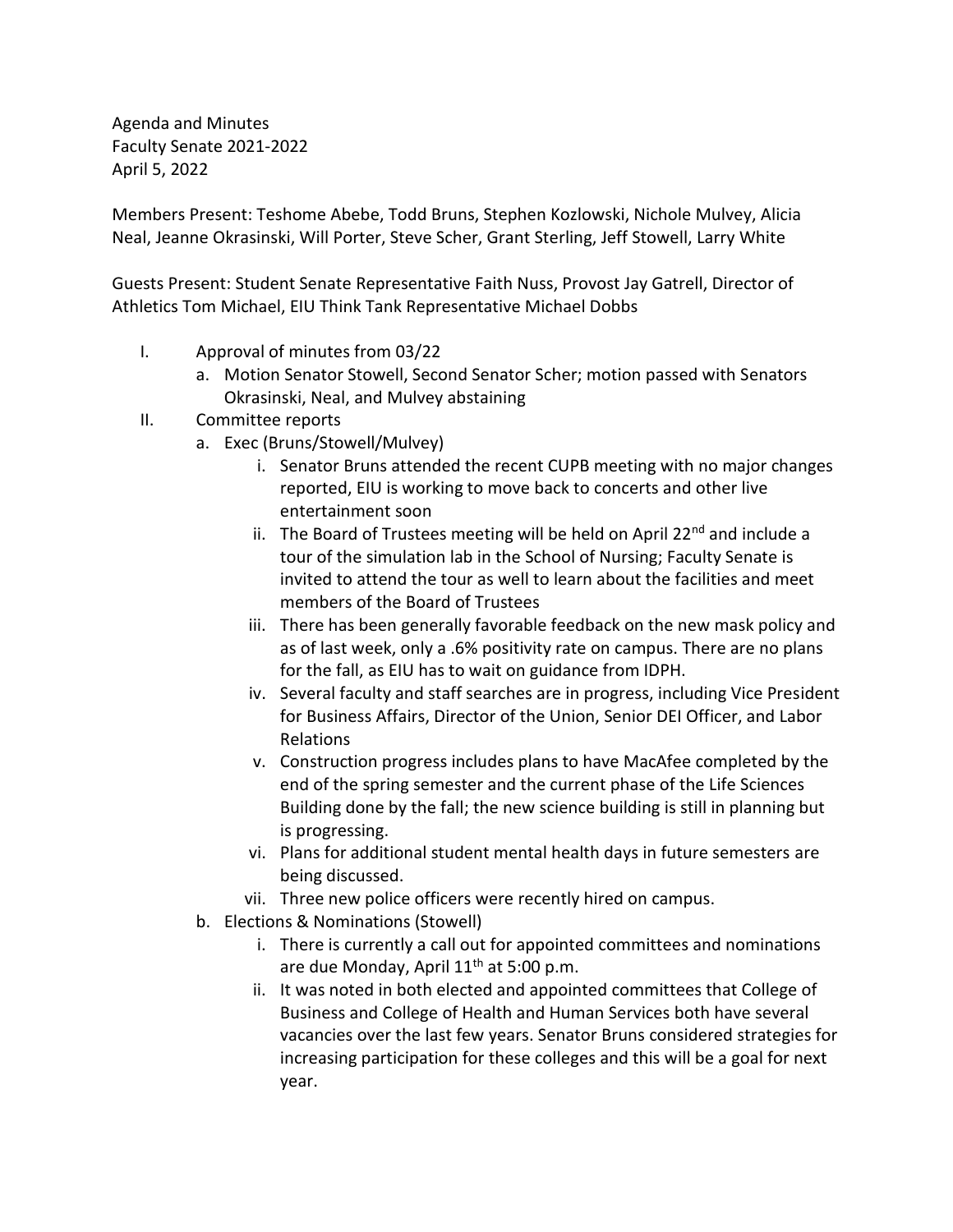- iii. It was brought up that DACs in some departments do not prioritize university service over college or department, which may impact participation.
- c. Student & Staff Relations (Davis/Bruns)
	- i. Staff Relations: No report
	- ii. Student Relations: Student Senate Representative Faith Nuss shared updates for Student Senate. A recent cost increase from Housing and Dining recently passed in Student Senate. A 2.5% tuition increase proposal will be presented to Student Senate soon.
		- 1. Student Senate is hosting a tabling event on grade appeals on April 7<sup>th</sup>.
		- 2. Another Mental Health Day Event will be held on April 13<sup>th</sup> from 3:00-5:00 on the library quad and will include food, games, therapy dogs, etc.
		- 3. Senator Abebe mentioned a project completed by Student Senate where students sent thank you notes to faculty for the influence they have had on their EIU experience. He thanked the Student Senate for this and noted it was much appreciated by faculty.
- d. Faculty Forum (Mulvey)
	- i. Wednesday, April 6<sup>th</sup>, 3:00-4:00 p.m. in Witter's Conference Room or Zoom
	- ii. Moderated panel of guests include President David Glassman, Mona Davenport from the Office of Inclusion and Academic Engagements, and Teshome Abebe, Faculty Representative for the EIU Think Tank Committee
	- iii. Theme: From Surviving to Thriving
- e. Awards (Bruns)
	- i. Once pictures and information are received from recent awardees, awards will be complete for the year.
- III. Provost's Report
	- a. The Master of Arts in Teaching has been approved to move forward and will be discussed at the June Board of Trustees meeting.
	- b. The Strategic Planning Committee, populated by various faculty and staff entities from across campus, recently met briefly to determine next steps moving forward and is expected to have a timeline and plan to the Provost by May 15<sup>th</sup>.
	- c. All co-chairs for the HLC committee have been appointed and their work continues to progress as expected.
- IV. Guest speaker: Director of Athletics Tom Michael gave an overview of the academic year for Athletics
	- a. Faculty Senate heard about the many triumphs and challenges of student athletes and how athletics fits within the EIU community.
		- i. EIU has 21 sports with over 500 student athletes.